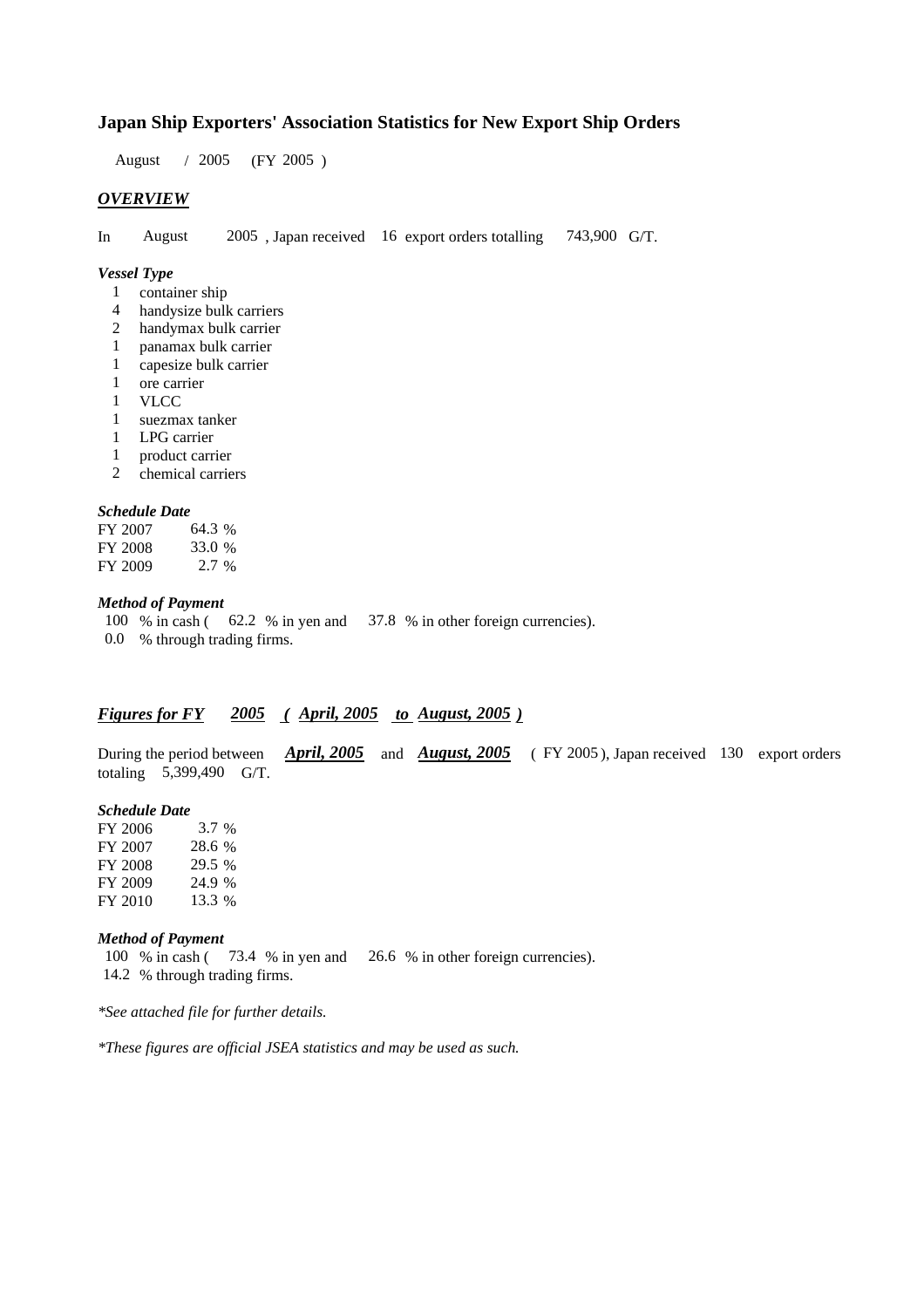# Based on Fiscal Year

Description Apr 04 to Mar 05 April 2005 May 2005 June 2005 July 2005 August 2005 Apr 05 to Aug 05 Jan 05 to Aug 05 No. $No.$   $G/T$ T || No. | G/T || No. | G/T || No. | G/T || No. | G/T || G/T || No. | G/T || No. | G/T || No. | G/T General Cargos ( 24 773,050 8 86,700 2 180,000 3 103,800 3 165,150 1 17,200 17 552,850 26 1,029,150 Bulk Carriers 1900| 10,093,100|| 17| 770,950| 9| 396,800| 13| 530,340| 28| 1,642,590| 9| 364,400| 76| 3,705,080|| 115| 5,540,880 Tankers 1077| 7,705,970|| 11| 222,800| 9| 134,410| 9| 318,050| 2| 104,000| 6| 362,300| 37| 1,141,560|| 56| 2,059,760 Combined Carriers 1 0 0 0 0 0 0 0 0 0 0 0 0 0 0 0 0 **Others** s and  $\vert 0$  0 0 0 0 0 0 0 0 0 0 0 0 0 0 0 Total 321 18,572,120 36 1,080,450 20 711,210 25 952,190 33 1,911,740 16 743,900 130 5,399,490 197 8,629,790 FY 2004 / FY 2003 (%) \* 71.3 70.7 96.7 140.9 70.1 101.2 70.8 90.2 \* 85.5 In CGT8,574,539 | 656,450 | 407,971 | 545,506 | 907,323 | 352,755 | 2,870,005 | 4,572,510

*Figures for shipbulding orders of 500 G/T and over for export as steel vessels placed with JSEA members are covered.*

\*FY 2004/FY2003

\*\*Calender Year 2004

JSEA (September 2005)

# New Export Orders Placed in August 2005 (FY 2005)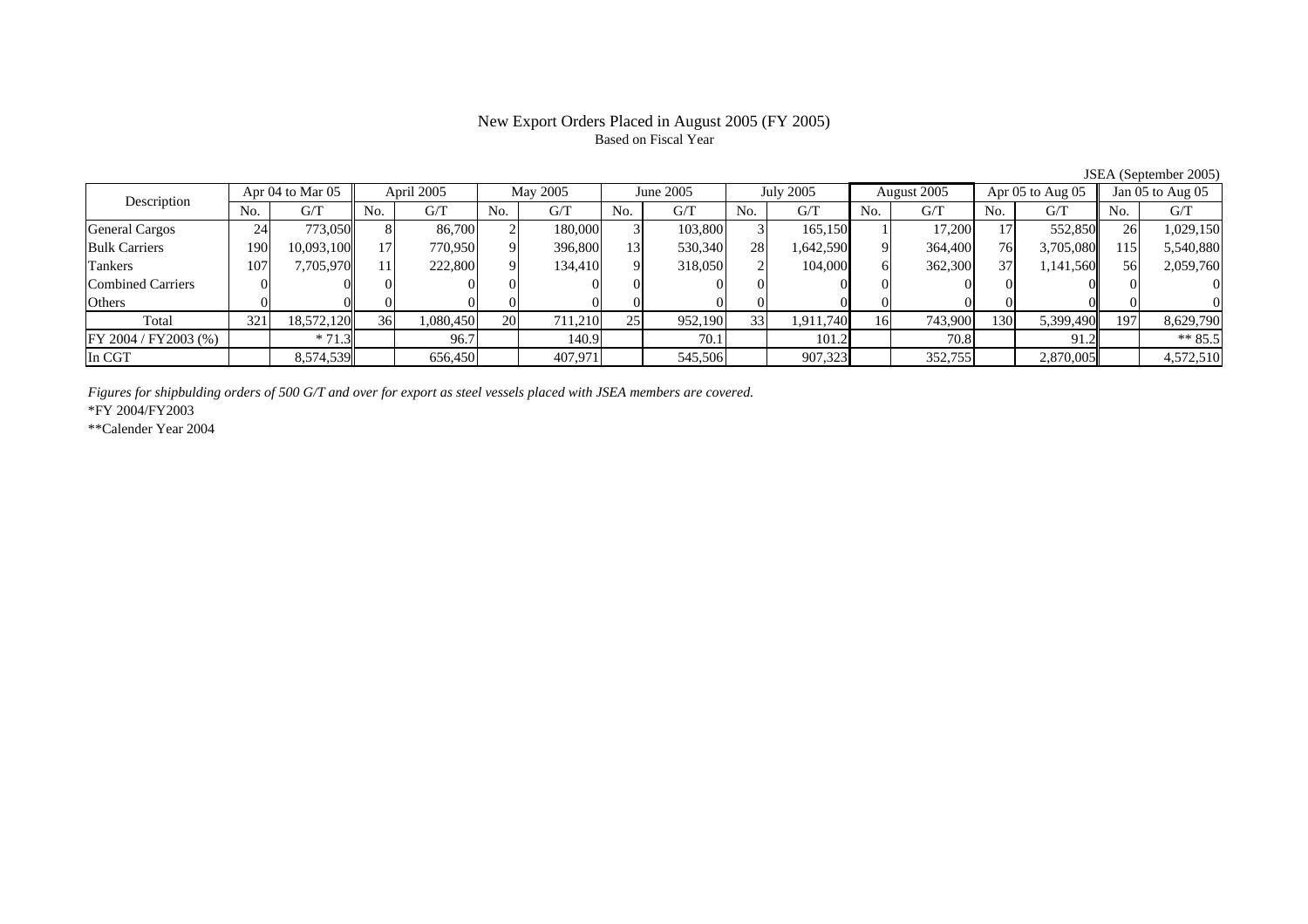# Export Ships Delivered in August 2005 (FY 2005) Based on Fiscal Year

JSEA (September 2005)

| Description              |     | Apr 04 to Mar 05 |                 | April 2005 |     | May 2005 |                 | June 2005 |                 | <b>July 2005</b> |                | August 2005 |                | Apr 05 to Aug 05 |     | Jan 05 to Jul 05 |
|--------------------------|-----|------------------|-----------------|------------|-----|----------|-----------------|-----------|-----------------|------------------|----------------|-------------|----------------|------------------|-----|------------------|
|                          | No. | G/T              | No.             | G/T        | No. | G/T      | No.             | G/T       | No.             | G/T              | N <sub>o</sub> | G/T         | N <sub>0</sub> | G/T              | No. | G/T              |
| <b>General Cargos</b>    |     | 523,454          |                 | 13,694     |     | 24,955   |                 | 216,096   |                 | 16.073           |                | 54,992      | 10             | 325,810          |     | 619.479          |
| <b>Bulk Carriers</b>     | 199 | 8,549,973        | 17 <sup>1</sup> | 676,802    |     | 289,739  | 22              | 794,735   | 21 <sub>1</sub> | 1,008,028        | 15             | 629,324     | 82             | 3,398,628        | 148 | 6,328,754        |
| Tankers                  | 78  | 4,255,978        | 81              | 420,030    |     | 256,598  |                 | 241,356   |                 | 617.981          |                | 230,540     | 28             | 1,766,505        | 46  | 2,776,066        |
| <b>Combined Carriers</b> |     |                  |                 |            |     |          |                 |           |                 |                  |                |             |                |                  |     |                  |
| Others                   |     | 115.875          | 01              |            |     |          |                 |           |                 |                  |                |             |                |                  |     |                  |
| Total                    | 295 | 13,445,280       | 26              | 1,110,526  | 12  | 571.292  | 32 <sup>1</sup> | 1,252,187 | 30 <sup>l</sup> | 1,642,082        | <b>20</b>      | 914,856     | 120            | 5,490,943        | 212 | 9,724,299        |
| FY 2004 / FY 2003 (%)    |     | $*116.6$         |                 | 111.6      |     | 73.1     |                 | 94.3      |                 | 176.6            |                | 150.2       |                | 118.3            |     | ** $114.9$       |
| In CGT                   |     | 6,731,127        |                 | 550,169    |     | 256,393  |                 | 684,861   |                 | 674,763          |                | 411,737     |                | 2,577,923        |     | 4,610,549        |

*Deliveries of new shipbuilding orders of 500 G/T and over for export as steel vessels placed with JSEA members are covered.*

\*FY 2004/FY2003

\*\*Calender Year 2004